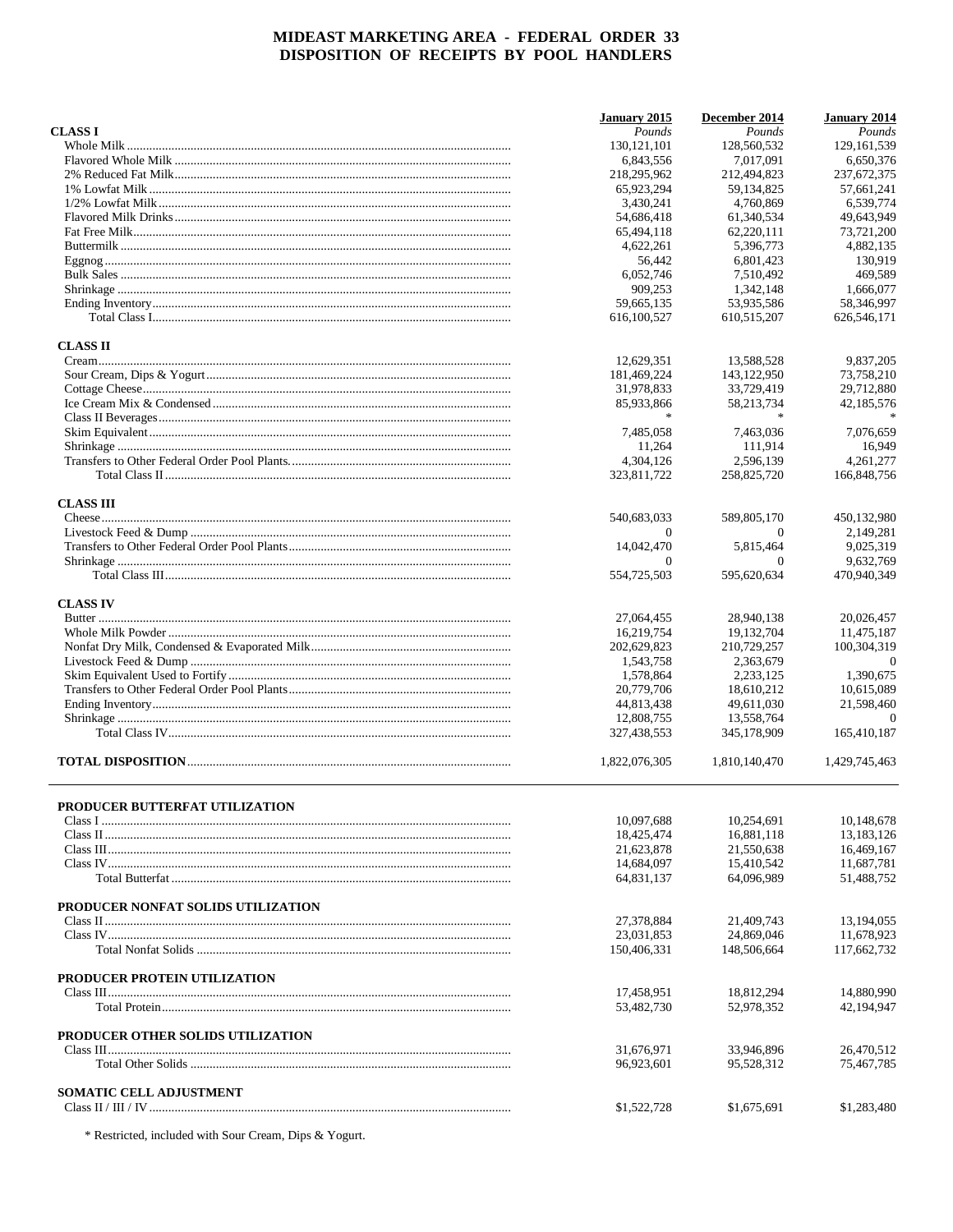|                                       | February 2015         | January 2015              | February 2014            |
|---------------------------------------|-----------------------|---------------------------|--------------------------|
| <b>CLASS I</b>                        | Pounds                | Pounds                    | Pounds                   |
|                                       | 117, 101, 746         | 130, 121, 101             | 110,580,138              |
|                                       | 6.537.178             | 6.843.556                 | 6.333.292                |
|                                       | 193,090,994           | 218,295,962               | 201,182,651              |
|                                       | 57,544,031            | 65,923,294                | 51,916,269               |
|                                       | 2,879,900             | 3,430,241                 | 5,506,123                |
|                                       | 49,349,627            | 54,686,418                | 55,615,118               |
|                                       | 56,668,660            | 65,494,118                | 62,831,274               |
|                                       | 4,140,962             | 4,622,261                 | 4,270,359                |
|                                       | 10,589                | 56,442                    | $\frac{1}{2}$            |
|                                       | 4,410,775             | 6,052,746                 | 1,780,995                |
|                                       | 1,779,846             | 909,253                   | 1,672,407                |
|                                       | 62,844,122            | 59,665,135                | 60,445,364               |
|                                       | 556,358,430           | 616,100,527               | 562,133,990              |
| <b>CLASS II</b>                       |                       |                           |                          |
|                                       | 12,805,730            | 12,629,351                | 8,727,090                |
|                                       | 174,550,358           | 181,469,224               | 99,339,581               |
|                                       | 31,623,684            | 31,978,833                | 29,039,142               |
|                                       | 81,985,855            | 85,933,866                | 69,062,216               |
|                                       | **                    | **                        |                          |
|                                       | 7,708,795             | 7,485,058                 | 6,968,177                |
|                                       | 42,888                | 11,264                    | **                       |
|                                       | 4.480.015             | 4,304,126                 | 4,967,118                |
|                                       | 313, 197, 325         | 323,811,722               | 218,103,324              |
|                                       |                       |                           |                          |
| <b>CLASS III</b>                      | 507,300,058           | 540,683,033               | 400,392,168              |
|                                       | $\Omega$              | $\Omega$                  | 1.976.728                |
|                                       | 8,355,838             | 14,042,470                | 4,249,445                |
|                                       | $\Omega$              | $\Omega$                  | 8,150,848                |
|                                       | 515,655,896           | 554,725,503               | 414,769,189              |
|                                       |                       |                           |                          |
| <b>CLASS IV</b>                       |                       |                           | 19,008,804               |
|                                       | 29,641,622            | 27,064,455                |                          |
|                                       | 20,559,030            | 16,219,754<br>202,629,823 | 9,216,484<br>141,730,415 |
|                                       | 184,442,563           |                           | $\Omega$                 |
|                                       | 1,161,273             | 1,543,758                 | 1,356,679                |
|                                       | 853,306<br>19,043,363 | 1,578,864<br>20,779,706   | 12,763,871               |
|                                       | 45, 371, 132          | 44,813,438                | 22,468,853               |
|                                       | 12,333,105            | 12,808,755                | $\Omega$                 |
|                                       | 313,405,394           | 327,438,553               | 206,545,106              |
|                                       |                       |                           |                          |
|                                       | 1,698,617,045         | 1,822,076,305             | 1,401,551,609            |
|                                       |                       |                           |                          |
| <b>PRODUCER BUTTERFAT UTILIZATION</b> | 9,054,541             | 10,097,688                | 8,895,909                |
|                                       | 17, 185, 369          | 18,425,474                | 13,031,001               |
|                                       | 20,031,396            | 21,623,878                | 15,128,610               |
|                                       | 14,204,776            | 14,684,097                | 13,039,182               |
|                                       | 60,476,082            | 64,831,137                | 50,094,702               |
|                                       |                       |                           |                          |
| PRODUCER NONFAT SOLIDS UTILIZATION    |                       |                           |                          |
|                                       | 26,568,994            | 27.378.884                | 18, 181, 607             |
|                                       | 22,908,101            | 23,031,853                | 15,405,268               |
|                                       | 139,936,519           | 150,406,331               | 115,293,436              |
| PRODUCER PROTEIN UTILIZATION          |                       |                           |                          |
|                                       | 16,202,003            | 17,458,951                | 12,950,326               |
|                                       | 49,808,307            | 53,482,730                | 41,221,360               |
| PRODUCER OTHER SOLIDS UTILIZATION     |                       |                           |                          |
|                                       | 29,354,289            | 31,676,971                | 23, 247, 382             |
|                                       | 90,128,212            | 96,923,601                | 74,072,076               |
|                                       |                       |                           |                          |
| <b>SOMATIC CELL ADJUSTMENT</b>        |                       |                           |                          |
|                                       | \$1,383,407           | \$1,522,728               | \$1,370,327              |

 $\begin{array}{l} \text{*} \text{Restricted, included with 2\% \textit{Reduced Fat} \textit{Milk.} \\ \text{*** \textit{Restricted, included with} } \text{Your Cream, Dips & Yogurt.} \end{array}$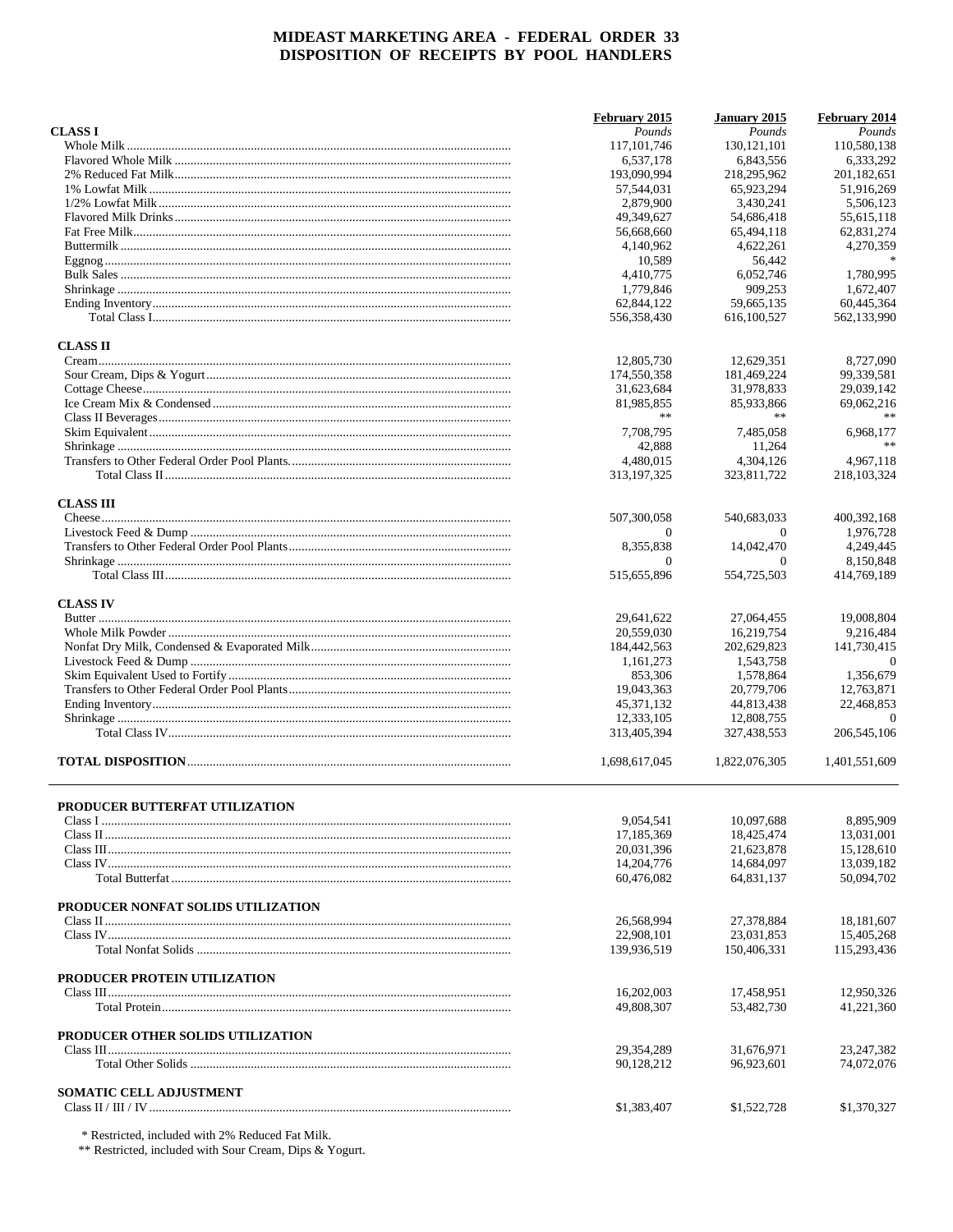# \*\*\*\*REVISED\*\*\*\*

|                                    | <b>March 2015</b> | February 2015 | <b>March 2014</b> |
|------------------------------------|-------------------|---------------|-------------------|
| <b>CLASS I</b>                     | Pounds            | Pounds        | Pounds            |
|                                    | # 123,197,672     | 117, 101, 746 | 117,387,702       |
|                                    | 7.278.178         | 6,537,178     | 7,069,788         |
|                                    | 201,046,246       | 193,090,994   | 212,297,904       |
|                                    | 64,211,498        | 57,544,031    | 56,856,215        |
|                                    | 3,030,770         | 2,879,900     | 5.863.782         |
|                                    | 63,912,525        | 49,349,627    | 63,395,628        |
|                                    | 60,336,150        | 56,668,660    | 66,853,148        |
|                                    | 4,818,518         | 4,140,962     | 4,827,542         |
|                                    | 58,263            | 10,589        | 18,410            |
|                                    | 5.516.387         | 4,410,775     | 1,675,345         |
|                                    | 1,066,265         | 1,779,846     | 2,445,714         |
|                                    | 61.171.841        | 62,844,122    | 53,585,217        |
|                                    | # 595,644,313     | 556,358,430   | 592,276,395       |
| <b>CLASS II</b>                    |                   |               |                   |
|                                    | 15,481,192        | 12,805,730    | 9,192,745         |
|                                    | 187,830,495       | 174,550,358   | 96,199,041        |
|                                    | 35,873,347        | 31,623,684    | 32,158,694        |
|                                    | 92,663,585        | 81,985,855    | 59,058,989        |
|                                    |                   |               |                   |
|                                    | 10,646,228        | 7,708,795     | 8,670,567         |
|                                    | 27.148            | 42,888        | $\mathcal{H}$     |
|                                    | 6,772,003         | 4,480,015     | 4,834,364         |
|                                    | 349,293,998       | 313,197,325   | 210,114,400       |
| <b>CLASS III</b>                   |                   |               |                   |
|                                    | 449,195,940       | 507,300,058   | 491,021,161       |
|                                    |                   | $\Omega$      | 2,427,592         |
|                                    | 11,821,194        | 8,355,838     | 2,304,752         |
|                                    | $\Omega$          | $\Omega$      | 10,250,817        |
|                                    | 461,017,134       | 515,655,896   | 506,004,322       |
|                                    |                   |               |                   |
| <b>CLASS IV</b>                    |                   |               |                   |
|                                    | 27,376,763        | 29,641,622    | 18,379,967        |
|                                    | 18,452,795        | 20,559,030    | 11,399,007        |
|                                    | 210,005,267       | 184,442,563   | 173,862,882       |
|                                    | 1,449,012         | 1,161,273     | $\Omega$          |
|                                    | 1,321,995         | 853,306       | 1,699,282         |
|                                    | 17,357,147        | 19,043,363    | 14, 194, 739      |
|                                    | 49,456,282        | 45,371,132    | 37,904,286        |
|                                    | 14,432,468        | 12,333,105    | $\theta$          |
|                                    | 339,851,729       | 313,405,394   | 257,440,163       |
|                                    | # 1,745,807,174   | 1,698,617,045 | 1,565,835,280     |
|                                    |                   |               |                   |
| PRODUCER BUTTERFAT UTILIZATION     | 9,462,514         | 9,054,541     | 9,316,948         |
|                                    | 20,240,071        | 17,185,369    | 15,151,902        |
|                                    | 16,006,215        | 20,031,396    | 18,425,103        |
|                                    | 13,672,222        | 14,204,776    | 12,552,978        |
|                                    | 59,381,022        | 60,476,082    | 55,446,931        |
|                                    |                   |               |                   |
| PRODUCER NONFAT SOLIDS UTILIZATION |                   |               |                   |
|                                    | 29,214,452        | 26.568.994    | 17,011,147        |
|                                    | 25,013,399        | 22,908,101    | 19,789,871        |
|                                    | 138,285,067       | 139,936,519   | 128,471,051       |
| PRODUCER PROTEIN UTILIZATION       |                   |               |                   |
|                                    | 12,839,308        | 16,202,003    | 15,594,759        |
|                                    | 48,954,504        | 49,808,307    | 45,645,116        |
| PRODUCER OTHER SOLIDS UTILIZATION  |                   |               |                   |
|                                    | 23,403,892        | 29,354,289    | 28, 233, 254      |
|                                    | 89,330,563        | 90,128,212    | 82,825,935        |
| <b>SOMATIC CELL ADJUSTMENT</b>     |                   |               |                   |
|                                    | \$1,304,151       | \$1,383,407   | \$1,623,86        |
|                                    |                   |               |                   |

# Revised data from original release on April 10, 2015.<br>\* Restricted, included with Sour Cream, Dips & Yogurt.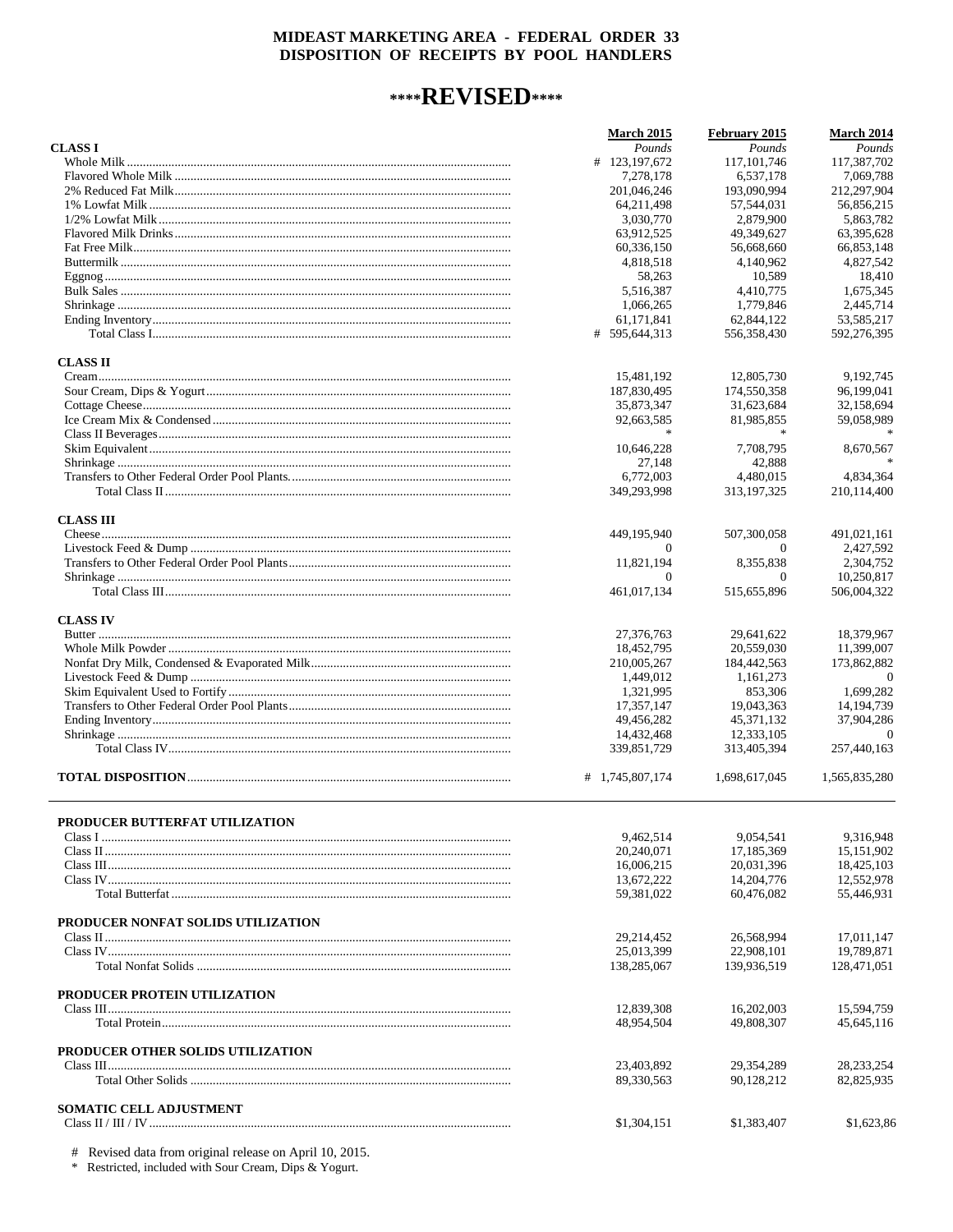|                                    | April 2015    | <b>March 2015</b> | April 2014    |
|------------------------------------|---------------|-------------------|---------------|
| <b>CLASS I</b>                     | Pounds        | Pounds            | Pounds        |
|                                    | 118,468,096   | # 123,197,672     | 112,518,194   |
|                                    | 6,960,951     | 7,278,178         | 6,643,979     |
|                                    | 192,287,949   | 201,046,246       | 202,521,734   |
|                                    | 63,275,420    | 64,211,498        | 54,386,094    |
|                                    | 2,735,351     | 3,030,770         | 5,257,491     |
|                                    | 62,820,388    | 63,912,525        | 60,039,940    |
|                                    | 57,303,175    | 60,336,150        | 63,409,430    |
|                                    | 4,404,818     | 4,818,518         | 4,596,505     |
|                                    | 1,344         | 58,263            | 12,857        |
|                                    | 8,118,166     | 5,516,387         | 1,370,257     |
|                                    | 2,000,295     | 1,066,265         | 747,643       |
|                                    | 57,590,494    | 61,171,841        | 57, 171, 417  |
|                                    | 575,966,447   | # 595,644,313     | 568,675,541   |
| <b>CLASS II</b>                    |               |                   |               |
|                                    | 12,382,205    | 15,481,192        | 11,128,229    |
|                                    | 175,324,664   | 187,830,495       | 104,578,452   |
|                                    | 35,263,588    | 35,873,347        | 33,831,277    |
|                                    | 102,229,635   | 92,663,585        | 73,339,916    |
|                                    |               |                   |               |
|                                    | 10,855,383    | 10,646,228        | 10,980,494    |
|                                    | 34,970        | 27,148            |               |
|                                    | 5,828,093     | 6.772.003         | 5,391,842     |
|                                    | 341,918,538   | 349.293.998       | 239,250,210   |
| <b>CLASS III</b>                   |               |                   |               |
|                                    | 425,205,800   | 449,195,940       | 443,130,298   |
|                                    | 13,482,349    | 11,821,194        | 4,033,323     |
|                                    | 438,688,149   | 461,017,134       | 447,163,621   |
| <b>CLASS IV</b>                    |               |                   |               |
|                                    | 27,928,249    | 27,376,763        | 22,396,288    |
|                                    | 22,882,309    | 18,452,795        | 21,614,384    |
|                                    | 219,659,818   | 210,005,267       | 186,942,035   |
|                                    | 3,550,476     | 1,449,012         | 2,201,179     |
|                                    | 1,339,189     | 1,321,995         | 1,605,135     |
|                                    | 14,913,083    | 17,357,147        | 17,579,968    |
|                                    | 42,832,080    | 49,456,282        | 42,309,280    |
|                                    | 12,371,357    | 14,432,468        | 9,905,314     |
|                                    | 345,476,561   | 339,851,729       | 304,553,583   |
|                                    | 1,702,049,695 | # 1,745,807,174   | 1,559,642,955 |
| PRODUCER BUTTERFAT UTILIZATION     |               |                   |               |
|                                    | 9,149,693     | 9,462,514         | 8,908,886     |
|                                    | 19,836,525    | 20,240,071        | 16,608,722    |
|                                    | 14,069,249    | 16,006,215        | 17,038,257    |
|                                    | 12,456,129    | 13,672,222        | 10,418,494    |
|                                    | 55,511,596    | 59,381,022        | 52,974,359    |
| PRODUCER NONFAT SOLIDS UTILIZATION |               |                   |               |
|                                    | 28,318,980    | 29,214,452        | 19,032,731    |
|                                    | 23,793,754    | 25,013,399        | 21,569,012    |
|                                    | 131,606,825   | 138,285,067       | 125,318,873   |
| PRODUCER PROTEIN UTILIZATION       |               |                   |               |
|                                    | 11,735,561    | 12,839,308        | 13,612,012    |
|                                    | 46,025,958    | 48,954,504        | 43,978,549    |
| PRODUCER OTHER SOLIDS UTILIZATION  |               |                   |               |
|                                    | 21,813,579    | 23,403,892        | 25,096,851    |
|                                    | 85,580,867    | 89,330,563        | 81,340,324    |
| SOMATIC CELL ADJUSTMENT            |               |                   |               |
|                                    | \$1,356,822   | \$1,304,151       | \$1,750,480   |

# Revised data from original release on April 10, 2015.<br>\* Restricted, included with Sour Cream, Dips & Yogurt.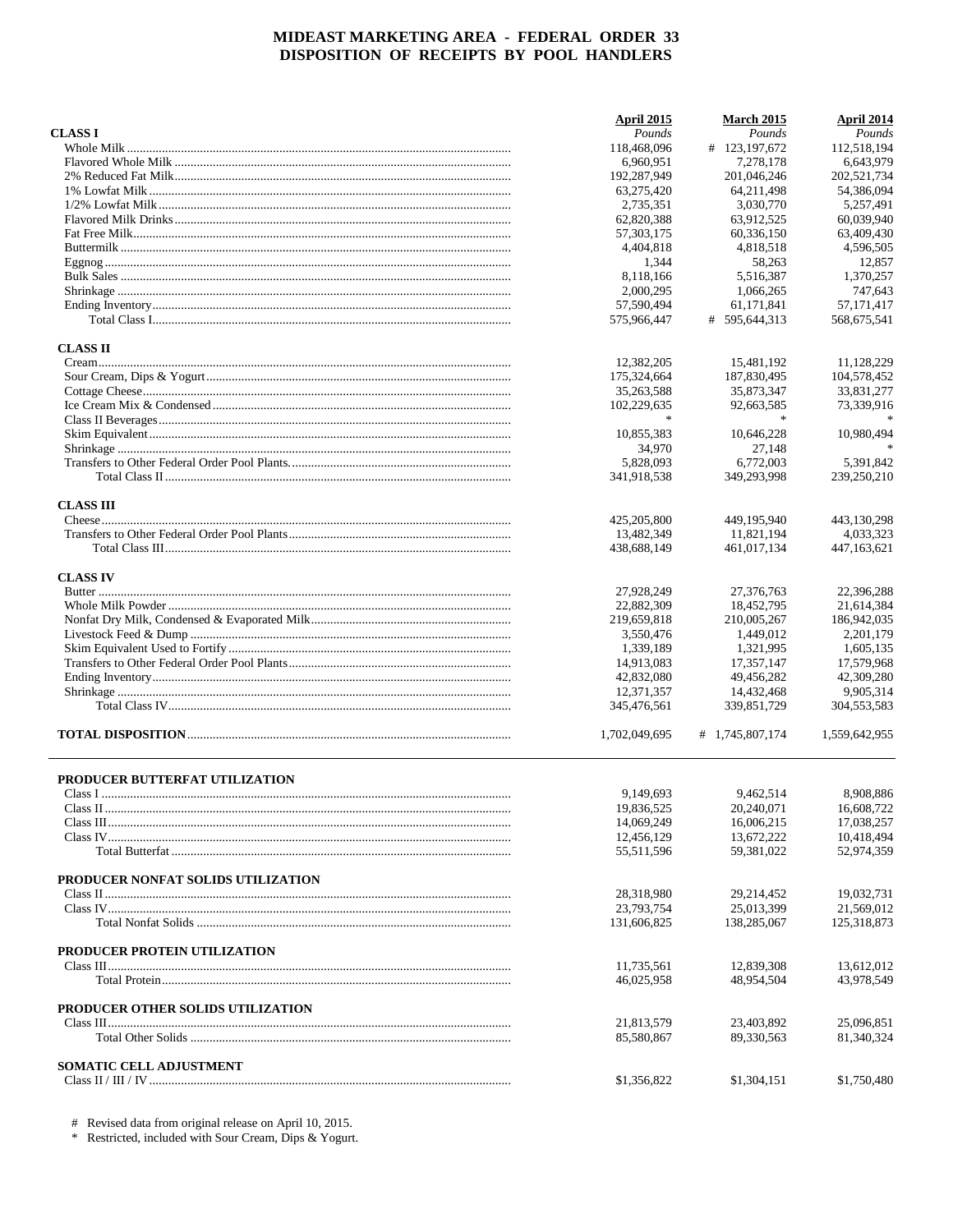|                                    | <b>May 2015</b>  | <b>April 2015</b> | <b>May 2014</b> |
|------------------------------------|------------------|-------------------|-----------------|
| <b>CLASS I</b>                     | Pounds           | Pounds            | Pounds          |
|                                    | 118,044,828      | 118,468,096       | 114,204,948     |
|                                    | 6,785,772        | 6,960,951         | 6,739,647       |
|                                    | 189,639,948      | 192,287,949       | 206,783,471     |
|                                    | 62,853,770       | 63,275,420        | 56,098,629      |
|                                    | 2,759,507        | 2,735,351         | 5,420,313       |
|                                    | 59,520,040       | 62,820,388        | 63,149,275      |
|                                    | 57, 375, 134     | 57, 303, 175      | 65,318,086      |
|                                    | 4,377,374        | 4,404,818         | 4,869,523       |
|                                    | $\ast$           | 1,344             | $\theta$        |
|                                    | 8,419,331        | 8,118,166         | 1,267,269       |
|                                    | 1,686,313        | 2,000,295         | 1,547,360       |
|                                    | 50,312,902       | 57,590,494        | 48,293,163      |
|                                    | 561,774,919      | 575,966,447       | 573,691,684     |
| <b>CLASS II</b>                    |                  |                   |                 |
|                                    | 13,624,650       | 12,382,205        | 10,744,646      |
|                                    | 179,652,049      | 175,324,664       | 76,959,058      |
|                                    | 33,549,448       | 35,263,588        | 31,060,978      |
|                                    | 104,787,513      | 102,229,635       | 83,744,994      |
|                                    | **               | **                |                 |
|                                    |                  |                   |                 |
|                                    | 12,550,413<br>** | 10,855,383        | 11,524,313      |
|                                    |                  | 34,970            |                 |
|                                    | 8.607.697        | 5,828,093         | 6,376,234       |
|                                    | 352,771,770      | 341,918,538       | 220,410,223     |
| <b>CLASS III</b>                   |                  |                   |                 |
|                                    | 366,077,816      | 425,205,800       | 535,376,631     |
|                                    | $\Omega$         | $\theta$          | 2,239,829       |
|                                    | 16,669,724       | 13.482.349        | 7,300,924       |
|                                    | $\Omega$         | $\theta$          | 11,190,556      |
|                                    | 382,747,540      | 438,688,149       | 556,107,940     |
| <b>CLASS IV</b>                    |                  |                   |                 |
|                                    | 25,497,026       | 27,928,249        | 29,238,361      |
|                                    | 32, 383, 185     | 22,882,309        | 17,299,974      |
|                                    | 227,548,671      | 219,659,818       | 227, 244, 555   |
|                                    | 15,052,777       | 3,550,476         | $\overline{0}$  |
|                                    | 1,184,136        | 1,339,189         | 1,267,297       |
|                                    | 18,606,030       | 14,913,083        | 18,077,341      |
|                                    | 64,909,125       | 42,832,080        | 37, 301, 542    |
|                                    |                  |                   | $\theta$        |
|                                    | 14,291,864       | 12,371,357        |                 |
|                                    | 399,472,814      | 345,476,561       | 330,429,070     |
|                                    | 1,696,767,043    | 1,702,049,695     | 1,680,638,917   |
|                                    |                  |                   |                 |
| PRODUCER BUTTERFAT UTILIZATION     |                  |                   |                 |
|                                    | 9,098,950        | 9,149,693         | 9,044,814       |
|                                    | 21,376,213       | 19,836,525        | 17,136,901      |
|                                    | 10,828,356       | 14,069,249        | 19,316,134      |
|                                    | 12,896,860       | 12,456,129        | 10,794,456      |
|                                    | 54,200,379       | 55,511,596        | 56,292,305      |
| PRODUCER NONFAT SOLIDS UTILIZATION |                  |                   |                 |
|                                    | 28,822,308       | 28,318,980        | 17,228,598      |
|                                    | 28,990,084       | 23,793,754        | 24, 103, 822    |
|                                    | 130,499,070      | 131,606,825       | 135,486,377     |
| PRODUCER PROTEIN UTILIZATION       |                  |                   |                 |
|                                    | 9,634,613        | 11,735,561        | 16,784,194      |
|                                    | 45, 111, 447     | 46,025,958        | 47,171,444      |
|                                    |                  |                   |                 |
| PRODUCER OTHER SOLIDS UTILIZATION  |                  |                   |                 |
|                                    | 18,234,559       | 21,813,579        | 31,387,065      |
|                                    | 85,387,623       | 85,580,867        | 88, 314, 933    |
| <b>SOMATIC CELL ADJUSTMENT</b>     |                  |                   |                 |
|                                    | \$1,414,585      | \$1,356,822       | \$1,805,261     |
|                                    |                  |                   |                 |

 $\,^*$  Restricted, included with 2% Reduced Fat Milk.<br>  $\,^*$  Restricted, included with Sour Cream, Dips & Yogurt.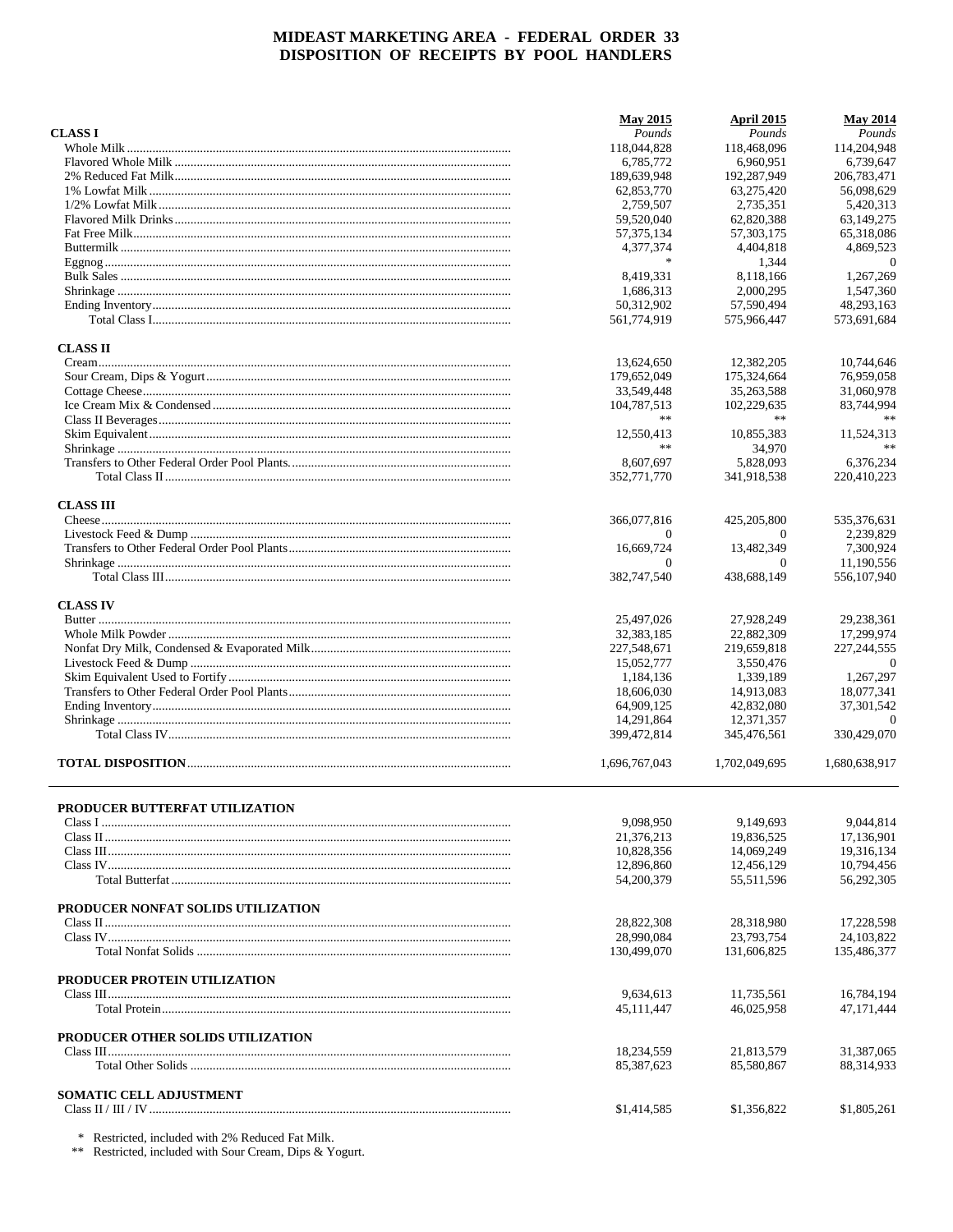|                                    | <b>June 2015</b> | <b>May 2015</b> | <b>June 2014</b> |
|------------------------------------|------------------|-----------------|------------------|
| <b>CLASS I</b>                     | Pounds           | Pounds          | Pounds           |
|                                    | 120,557,386      | 118,044,828     | 109,324,837      |
|                                    | 6,888,348        | 6.785.772       | 6,189,524        |
|                                    | 191,870,366      | 189,639,948     | 201, 251, 804    |
|                                    | 58,187,398       | 62,853,770      | 43,598,804       |
|                                    | 1,784,269        | 2.759.507       | 5.264.325        |
|                                    | 37,099,734       | 59,520,040      | 34,004,856       |
|                                    | 54,981,818       | 57, 375, 134    | 59,677,437       |
|                                    | 4,617,824        | 4,377,374       | 4,688,215        |
|                                    | $\overline{0}$   | $\ast$          | $\overline{0}$   |
|                                    | 7,977,097        | 8,419,331       | 729,365          |
|                                    | 1,492,111        | 1.686.313       | 1,679,932        |
|                                    | 52,305,074       | 50,312,902      | 51,527,675       |
|                                    | 537, 761, 425    | 561,774,919     | 517,936,774      |
| <b>CLASS II</b>                    |                  |                 |                  |
|                                    | 14,303,382       | 13,624,650      | 8,854,688        |
|                                    | 181,558,156      | 179,652,049     | 55,308,075       |
|                                    | 34,824,244       | 33,549,448      | 32,921,347       |
|                                    | 114,438,296      | 104,787,513     | 60,163,363       |
|                                    | **               | **              | $**$             |
|                                    | 12,793,037       | 12,550,413      | 12,150,345       |
|                                    | **               | **              | 1,465,912        |
|                                    | 9,009,061        | 8,607,697       | 7.092.871        |
|                                    | 366,926,176      | 352,771,770     | 177,956,601      |
|                                    |                  |                 |                  |
| <b>CLASS III</b>                   |                  |                 |                  |
|                                    | 384,932,995      | 366,077,816     | 517,491,769      |
|                                    | 0                | $\theta$        | 1,828,195        |
|                                    | 14.428.481       | 16,669,724      | 17,292,673       |
|                                    | $\Omega$         | $\theta$        | 10,031,916       |
|                                    | 399, 361, 476    | 382,747,540     | 546,644,553      |
| <b>CLASS IV</b>                    |                  |                 |                  |
|                                    | 19,586,420       | 25,497,026      | 13,657,158       |
|                                    | 26,014,747       | 32,383,185      | 9,505,233        |
|                                    | 207,812,934      | 227,548,671     | 178,975,558      |
|                                    | 18,337,602       | 15,052,777      | $\overline{0}$   |
|                                    | 1,662,246        | 1,184,136       | 1,770,842        |
|                                    | 15,814,909       | 18,606,030      | 12,806,195       |
|                                    | 47,278,486       | 64,909,125      | 36,129,282       |
|                                    | 13,810,848       | 14,291,864      | $\Omega$         |
|                                    | 350,318,192      | 399,472,814     | 252,844,268      |
|                                    | 1,654,367,269    | 1,696,767,043   | 1,495,382,196    |
|                                    |                  |                 |                  |
| PRODUCER BUTTERFAT UTILIZATION     |                  |                 |                  |
|                                    | 9,240,489        | 9,098,950       | 8,607,065        |
|                                    | 22,160,091       | 21,376,213      | 14,954,214       |
|                                    | 10,897,345       | 10,828,356      | 19,461,839       |
|                                    | 9,133,661        | 12,896,860      | 6,945,370        |
|                                    | 51,431,586       | 54,200,379      | 49,968,488       |
| PRODUCER NONFAT SOLIDS UTILIZATION |                  |                 |                  |
|                                    | 29,719,662       | 28,822,308      | 13,381,362       |
|                                    | 23,614,726       | 28,990,084      | 19,381,040       |
|                                    | 125,569,946      | 130,499,070     | 121,553,949      |
|                                    |                  |                 |                  |
| PRODUCER PROTEIN UTILIZATION       | 9,964,137        | 9.634.613       | 16,331,988       |
|                                    | 42,977,043       | 45,111,447      | 41,940,101       |
|                                    |                  |                 |                  |
| PRODUCER OTHER SOLIDS UTILIZATION  | 19,138,041       | 18,234,559      | 30,925,587       |
|                                    | 82,592,903       | 85,387,623      | 79,613,848       |
|                                    |                  |                 |                  |
| <b>SOMATIC CELL ADJUSTMENT</b>     |                  |                 |                  |
|                                    | \$1,306,499      | \$1,414,585     | \$1,424,104      |
|                                    |                  |                 |                  |

 $\,^*$  Restricted, included with 2% Reduced Fat Milk.<br>  $\,^*$  Restricted, included with Sour Cream, Dips & Yogurt.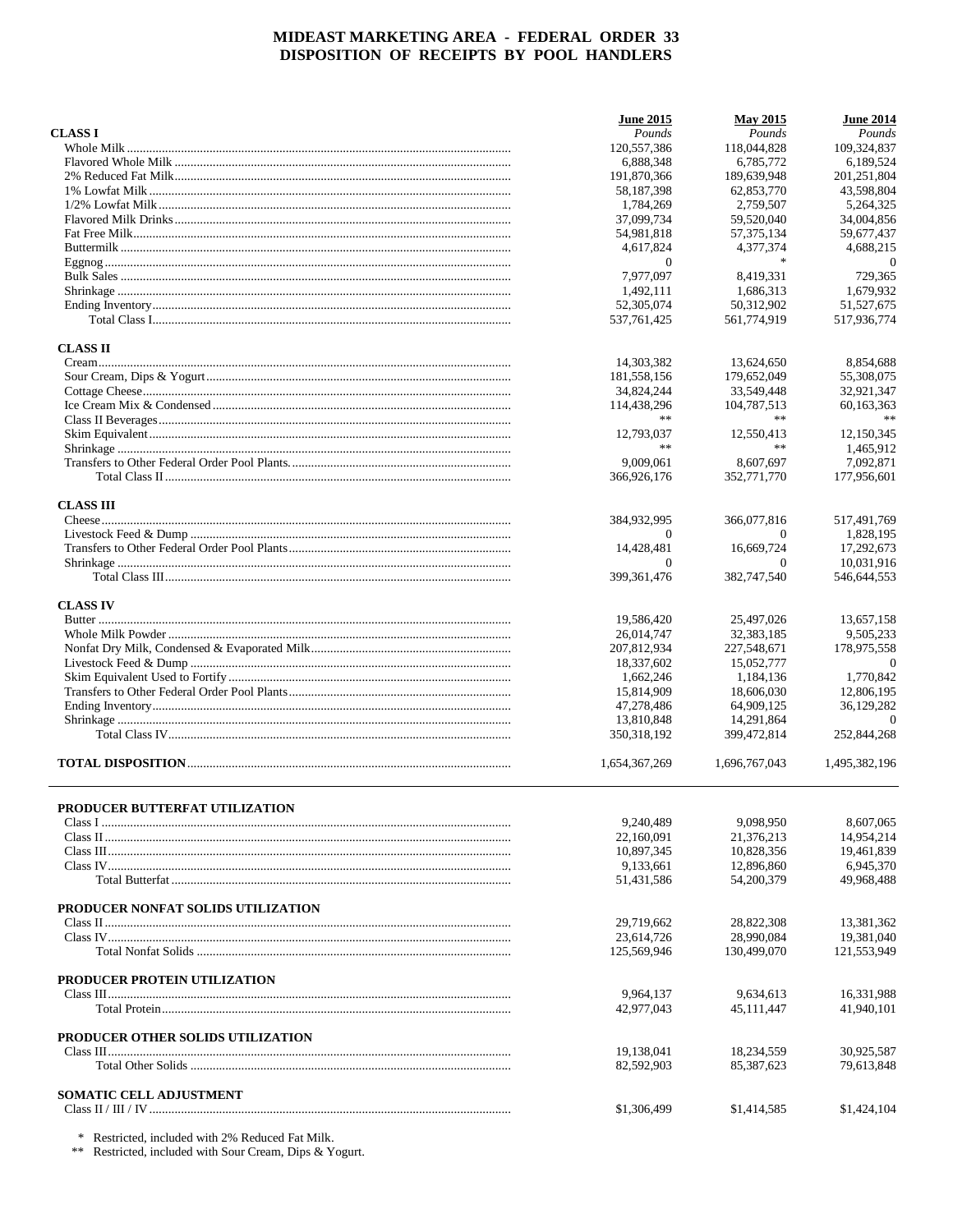|                                    | <b>July 2015</b> | <b>June 2015</b>       | <b>July 2014</b> |
|------------------------------------|------------------|------------------------|------------------|
| <b>CLASS I</b>                     | Pounds           | Pounds                 | Pounds           |
|                                    | 125,681,822      | 120,557,386            | 116,379,881      |
|                                    | 7,143,633        | 6,888,348              | 6.750.302        |
|                                    | 199, 367, 587    | 191,870,366            | 208,559,134      |
|                                    | 61,224,839       | 58.187.398             | 46,485,650       |
|                                    | 1,672,313        | 1,784,269              | 5,311,268        |
|                                    | 37,685,958       | 37,099,734             | 39,015,883       |
|                                    | 55,872,667       | 54,981,818             | 60,912,732       |
|                                    | 4,818,663        | 4,617,824              | 5,053,383        |
|                                    | $\frac{1}{2}$    | $\theta$               | $\theta$         |
|                                    | 10,195,134       | 7,977,097              | 1.162.253        |
|                                    | 2,862,495        | 1,492,111              | 2,107,159        |
|                                    | 57, 517, 374     | 52,305,074             | 58,331,300       |
|                                    | 564,042,485      | 537, 761, 425          | 550,068,945      |
| <b>CLASS II</b>                    |                  |                        |                  |
|                                    | 12,941,158       | 14,303,382             | 9,275,014        |
|                                    | 183,368,664      | 181,558,156            | 61,250,477       |
|                                    | 37,945,327       | 34,824,244             | 32,555,437       |
|                                    | 117,771,448      | 114,438,296            | 48, 145, 193     |
|                                    | **               | **                     |                  |
|                                    | 12,947,864       | 12,793,037             | 12,474,987       |
|                                    | 63,722           | **                     | **               |
|                                    | 11,626,650       | 9,009,061              | 8,041,426        |
|                                    | 376,664,833      | 366,926,176            | 171,742,534      |
|                                    |                  |                        |                  |
| <b>CLASS III</b>                   |                  |                        |                  |
|                                    | 368,906,547      | 384,932,995            | 549,772,413      |
|                                    | $\Omega$         | $\Omega$<br>14.428.481 | 2,182,757        |
|                                    | 3,860,235        |                        | 21,994,753       |
|                                    | $\Omega$         | $\theta$               | 10,912,922       |
|                                    | 372,766,782      | 399, 361, 476          | 584,862,845      |
| <b>CLASS IV</b>                    |                  |                        |                  |
|                                    | 18,887,804       | 19,586,420             | 12,320,858       |
|                                    | 26,922,618       | 26,014,747             | 7,199,369        |
|                                    | 204, 141, 966    | 207,812,934            | 159,320,616      |
|                                    | 5,552,086        | 18,337,602             | $\overline{0}$   |
|                                    | 1,204,072        | 1,662,246              | 1,862,671        |
|                                    | 12,004,191       | 15,814,909             | 18,550,974       |
|                                    | 35,900,830       | 47,278,486             | 30,060,840       |
|                                    | 15,862,229       | 13,810,848             | $\Omega$         |
|                                    | 320, 475, 796    | 350, 318, 192          | 229, 315, 328    |
|                                    | 1,633,949,896    | 1,654,367,269          | 1,535,989,652    |
|                                    |                  |                        |                  |
| PRODUCER BUTTERFAT UTILIZATION     |                  |                        |                  |
|                                    | 9,666,073        | 9,240,489              | 9,335,648        |
|                                    | 22,570,374       | 22,160,091             | 14,850,582       |
|                                    | 10,915,793       | 10,897,345             | 18,802,149       |
|                                    | 8,261,128        | 9,133,661              | 7,995,656        |
|                                    | 51,413,368       | 51,431,586             | 50,984,035       |
| PRODUCER NONFAT SOLIDS UTILIZATION |                  |                        |                  |
|                                    | 30,693,056       | 29,719,662             | 12,800,818       |
|                                    | 23,660,753       | 23,614,726             | 16,962,596       |
|                                    |                  | 125,569,946            | 124, 106, 276    |
|                                    | 125,549,194      |                        |                  |
| PRODUCER PROTEIN UTILIZATION       |                  |                        |                  |
|                                    | 8,925,140        | 9,964,137              | 17,361,341       |
|                                    | 42,935,263       | 42,977,043             | 42,732,684       |
| PRODUCER OTHER SOLIDS UTILIZATION  |                  |                        |                  |
|                                    | 17, 161, 267     | 19,138,041             | 32,994,356       |
|                                    | 82,613,931       | 82,592,903             | 81,373,592       |
| <b>SOMATIC CELL ADJUSTMENT</b>     |                  |                        |                  |
|                                    | \$1,189,815      | \$1,306,499            | \$1,293,798      |
|                                    |                  |                        |                  |

 $\,^*$  Restricted, included in 2% Reduced Fat Milk  $\,^*$  Restricted, included with Sour Cream, Dips & Yogurt.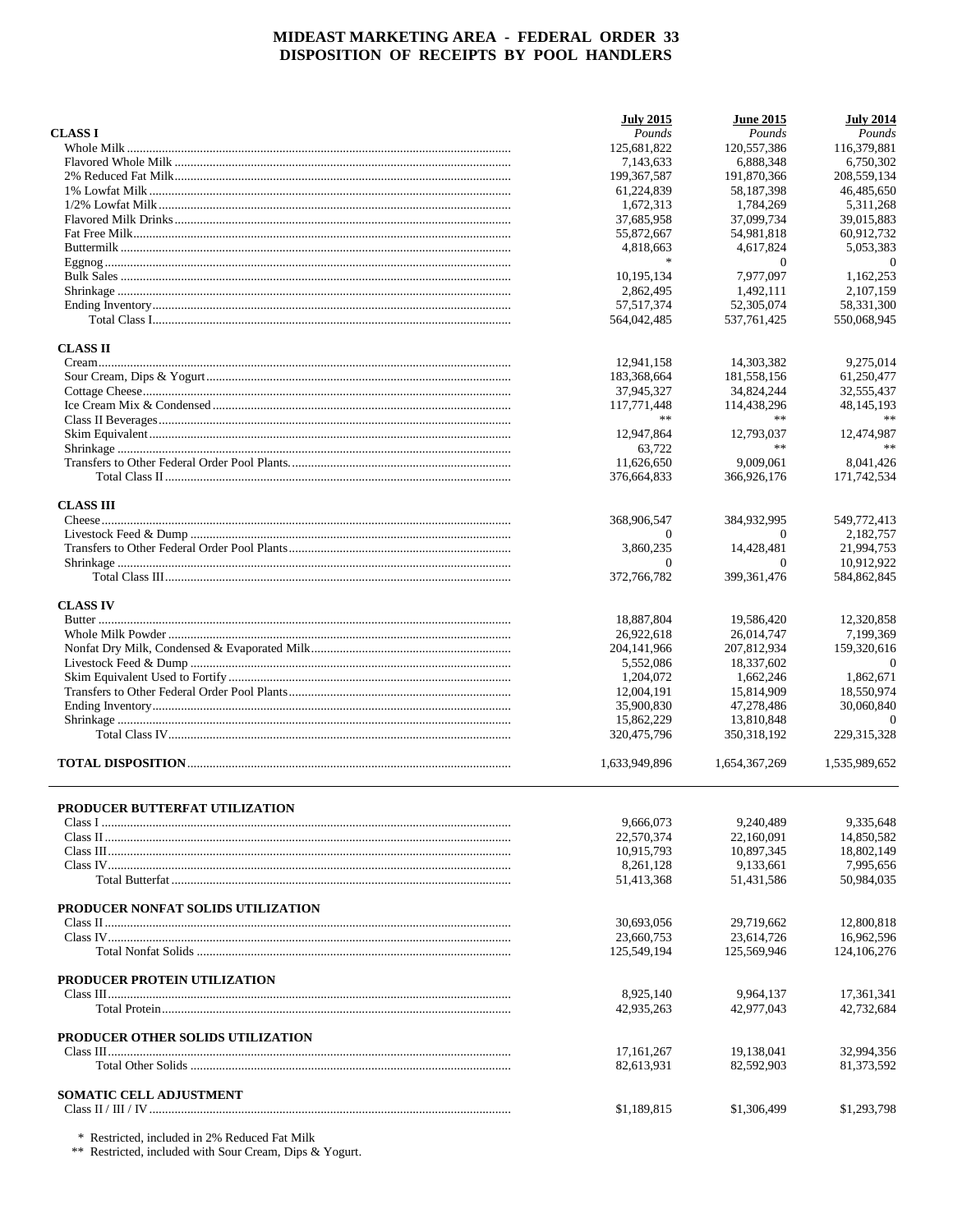|                                    | <b>August</b> 2015 | <b>July 2015</b> | <b>August 2014</b> |
|------------------------------------|--------------------|------------------|--------------------|
| <b>CLASS I</b>                     | Pounds             | Pounds           | Pounds             |
|                                    | 124,678,973        | 125,681,822      | 117,414,616        |
|                                    | 7,394,356          | 7.143.633        | 6.871.464          |
|                                    | 199,250,939        | 199, 367, 587    | 213,281,839        |
|                                    | 63,200,160         | 61.224.839       | 48,486,300         |
|                                    | 1,683,565          | 1,672,313        | 5,385,454          |
|                                    | 52,069,992         | 37,685,958       | 55.074.084         |
|                                    | 57,201,940         | 55,872,667       | 62,793,070         |
|                                    | 4,631,943          | 4,818,663        | 4,805,623          |
|                                    | $\ast$             | $\ast$           | $\theta$           |
|                                    | 12,454,003         | 10,195,134       | 1,886,693          |
|                                    | 2,033,512          | 2,862,495        | 2,430,863          |
|                                    | 59,264,380         | 57, 517, 374     | 58,428,086         |
|                                    | 583,863,763        | 564,042,485      | 576,858,092        |
| <b>CLASS II</b>                    |                    |                  |                    |
|                                    | 13,308,437         | 12,941,158       | 10,000,848         |
|                                    | 200,715,979        | 183,368,664      | 64,885,007         |
|                                    | 38,021,147         | 37,945,327       | 33,621,965         |
|                                    | 120, 141, 331      | 117,771,448      | 51,107,380         |
|                                    | **                 | **               | **                 |
|                                    | 12,591,068         | 12,947,864       | 10,849,149         |
|                                    | **                 | 63,722           | **                 |
|                                    | 12,937,631         | 11,626,650       | 8.447.451          |
|                                    | 397,715,593        | 376,664,833      | 178,911,800        |
|                                    |                    |                  |                    |
| <b>CLASS III</b>                   |                    |                  |                    |
|                                    | 330,891,678        | 368,906,547      | 566,379,184        |
|                                    | $\Omega$           | 0                | 2,474,429          |
|                                    | 3,538,176          | 3,860,235        | 20,710,138         |
|                                    | $\Omega$           | $\overline{0}$   | 10,033,636         |
|                                    | 334,429,854        | 372,766,782      | 599,597,387        |
| <b>CLASS IV</b>                    |                    |                  |                    |
|                                    | 11,692,137         | 18,887,804       | 12, 101, 882       |
|                                    | 17,224,833         | 26,922,618       | 13,234,122         |
|                                    | 192,305,998        | 204, 141, 966    | 164,988,554        |
|                                    | 2,531,637          | 5,552,086        | $\Omega$           |
|                                    | 1,378,068          | 1,204,072        | 1,797,309          |
|                                    | 10,633,765         | 12,004,191       | 12,506,920         |
|                                    | 43,843,303         | 35,900,830       | 37,615,232         |
|                                    | 13,239,232         | 15,862,229       | $\Omega$           |
|                                    | 292,848,973        | 320,475,796      | 242,244,019        |
|                                    | 1,608,858,183      | 1,633,949,896    | 1,597,611,298      |
|                                    |                    |                  |                    |
| PRODUCER BUTTERFAT UTILIZATION     |                    |                  |                    |
|                                    | 9,529,782          | 9,666,073        | 9,325,988          |
|                                    | 22,689,297         | 22,570,374       | 15,464,940         |
|                                    | 10,553,475         | 10.915.793       | 19, 105, 521       |
|                                    | 8,234,088          | 8,261,128        | 9,093,606          |
|                                    | 51,006,642         | 51,413,368       | 52,990,055         |
|                                    |                    |                  |                    |
| PRODUCER NONFAT SOLIDS UTILIZATION |                    |                  |                    |
|                                    | 32,743,472         | 30,693,056       | 13,747,008         |
|                                    | 21,456,788         | 23,660,753       | 18,063,583         |
|                                    | 124,811,725        | 125,549,194      | 127,718,975        |
| PRODUCER PROTEIN UTILIZATION       |                    |                  |                    |
|                                    | 8,282,159          | 8,925,140        | 17,332,998         |
|                                    | 42,925,730         | 42,935,263       | 44,237,493         |
|                                    |                    |                  |                    |
| PRODUCER OTHER SOLIDS UTILIZATION  |                    |                  |                    |
|                                    | 15,810,505         | 17, 161, 267     | 32,609,314         |
|                                    | 81,885,995         | 82,613,931       | 83,481,482         |
| <b>SOMATIC CELL ADJUSTMENT</b>     |                    |                  |                    |
|                                    | \$1,143,332        | \$1,189,815      | \$1,387,713        |
|                                    |                    |                  |                    |

 $\,^*$  Restricted, included in 2% Reduced Fat Milk  $\,^*$  Restricted, included with Sour Cream, Dips & Yogurt.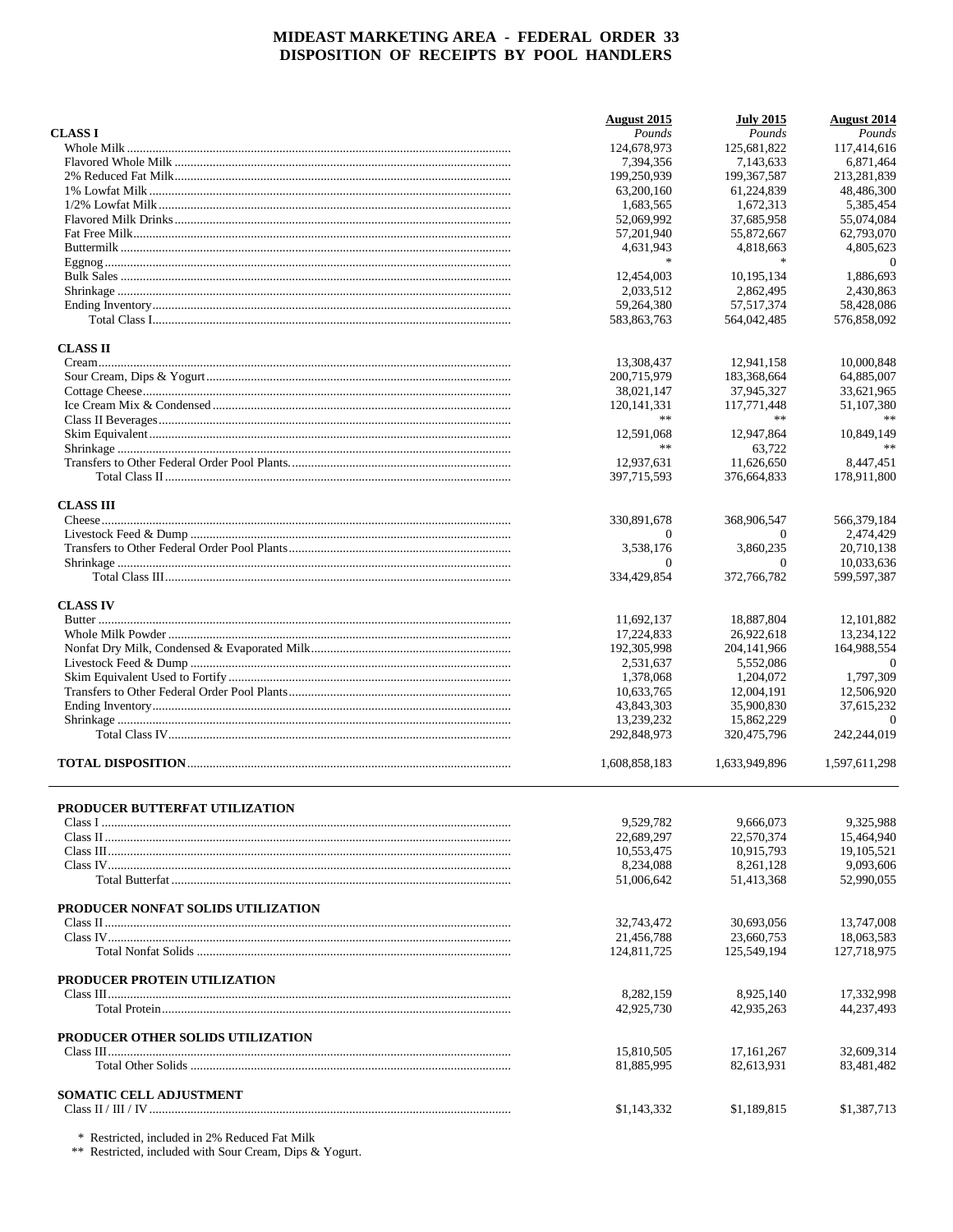|                                    | September 2015           | August 2015              | September 2014           |
|------------------------------------|--------------------------|--------------------------|--------------------------|
| <b>CLASS I</b>                     | Pounds                   | Pounds                   | Pounds                   |
|                                    | 120,417,089              | 124,678,973              | 114,463,853              |
|                                    | 7,281,601                | 7,394,356                | 6,968,490                |
|                                    | 194,064,812              | 199,250,939              | 201,656,054              |
|                                    | 66,327,188               | 63,200,160               | 55,873,220               |
|                                    | 1,603,636                | 1,683,565                | 5,198,380                |
|                                    | 64,972,311               | 52.069.992               | 67,555,665               |
|                                    | 56,553,644               | 57,201,940               | 61,609,880               |
|                                    | 4,708,646                | 4,631,943<br>$\ast$      | 4,821,842                |
|                                    | 379,791                  |                          | 64,455                   |
|                                    | 13,466,440               | 12,454,003               | 3,511,042                |
|                                    | 2,353,544                | 2,033,512                | 1,502,844                |
|                                    | 52,531,127               | 59,264,380               | 65,102,092               |
|                                    | 584,659,829              | 583,863,763              | 588,327,817              |
| <b>CLASS II</b>                    |                          |                          |                          |
|                                    | 14,764,688               | 13,308,437               | 9,250,561                |
|                                    | 188,517,254              | 200,715,979              | 113,602,986              |
|                                    | 36,498,856               | 38,021,147               | 35,867,434               |
|                                    | 103,968,763              | 120, 141, 331            | 54,428,763               |
|                                    | **                       | $*\ast$                  |                          |
|                                    | 10,409,044               | 12,591,068               | 8,877,193                |
|                                    | $**$                     | $**$                     |                          |
|                                    | 14,592,210               | 12.937.631               | 4,325,484                |
|                                    | 368,750,815              | 397,715,593              | 226, 352, 421            |
| <b>CLASS III</b>                   |                          |                          |                          |
|                                    | 454,026,661              | 330,891,678              | 554,758,512              |
|                                    | $\Omega$                 | $\Omega$                 | $\Omega$                 |
|                                    | 3,885,937                | 3,538,176                | 14,656,786               |
|                                    | $\Omega$                 | $\theta$                 | $\Omega$                 |
|                                    | 457,912,598              | 334,429,854              | 569,415,298              |
| <b>CLASS IV</b>                    |                          |                          |                          |
|                                    | 16,590,112               | 11,692,137               | 15,550,822               |
|                                    | 12,653,343               | 17,224,833               | 16,083,885               |
|                                    | 174,291,495              | 192,305,998              | 142,561,662              |
|                                    | 1,578,994                | 2,531,637                | 1,432,709                |
|                                    | 1,233,519                | 1,378,068                | 1,688,088                |
|                                    | 11,246,124               | 10,633,765               | 11,918,673               |
|                                    | 53,797,747               | 43,843,303               | 34,636,088               |
|                                    | 14,574,808               | 13,239,232               | 11,207,430               |
|                                    | 285,966,142              | 292,848,973              | 235,079,357              |
|                                    |                          |                          |                          |
|                                    | 1,697,289,384            | 1,608,858,183            | 1,619,174,893            |
|                                    |                          |                          |                          |
| PRODUCER BUTTERFAT UTILIZATION     |                          |                          |                          |
|                                    | 9,384,834<br>21,129,941  | 9,529,782<br>22,689,297  | 9,189,220                |
|                                    | 16,159,106               | 10,553,475               | 15,188,418<br>19,177,628 |
|                                    | 10,033,765               | 8,234,088                | 10,482,185               |
|                                    | 56,707,646               | 51,006,642               | 54,037,451               |
|                                    |                          |                          |                          |
| PRODUCER NONFAT SOLIDS UTILIZATION |                          |                          |                          |
|                                    | 30,608,111               | 32,743,472               | 18,327,075               |
|                                    | 19,841,729               | 21,456,788               | 16,578,520               |
|                                    | 137,016,377              | 124,811,725              | 129,414,284              |
| PRODUCER PROTEIN UTILIZATION       |                          |                          |                          |
|                                    | 13,871,544               | 8,282,159                | 16,601,233               |
|                                    | 47,564,680               | 42,925,730               | 45,359,198               |
|                                    |                          |                          |                          |
| PRODUCER OTHER SOLIDS UTILIZATION  |                          |                          |                          |
|                                    | 26,077,193<br>89,451,697 | 15,810,505<br>81,885,995 | 30,678,070<br>84,055,086 |
|                                    |                          |                          |                          |
| <b>SOMATIC CELL ADJUSTMENT</b>     |                          |                          |                          |
|                                    | \$1,383,120              | \$1,143,332              | \$1,599,698              |
|                                    |                          |                          |                          |

 $\,^*$  Restricted, included in 2% Reduced Fat Milk  $\,^*$  Restricted, included with Sour Cream, Dips & Yogurt.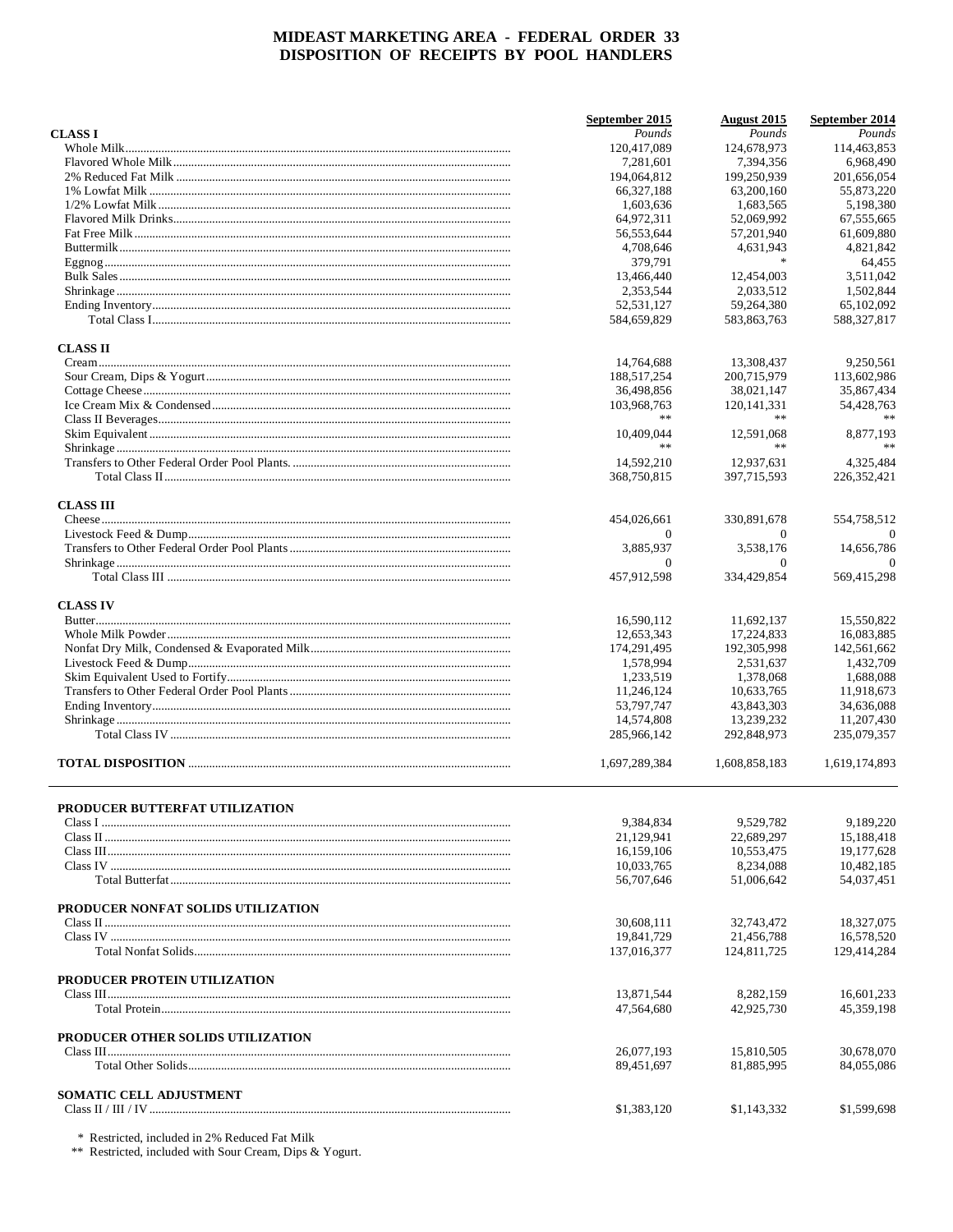|                                    | October 2015             | September 2015           | October 2014               |
|------------------------------------|--------------------------|--------------------------|----------------------------|
| <b>CLASS I</b>                     | Pounds                   | Pounds                   | Pounds                     |
|                                    | 129,432,525              | 120,417,089              | 124,990,425                |
|                                    | 7,656,278                | 7,281,601                | 7.466.475                  |
|                                    | 204,330,319              | 194,064,812              | 214,006,551                |
|                                    | 66,356,859               | 66.327.188               | 57,109,790                 |
|                                    | 1,620,140                | 1,603,636                | 5,595,619                  |
|                                    | 65,624,119               | 64,972,311               | 68,647,422                 |
|                                    | 58,593,180               | 56,553,644               | 64,809,401                 |
|                                    | 4,931,976                | 4,708,646                | 5,102,544                  |
|                                    | 1.635.700                | 379,791                  | 1,337,123                  |
|                                    | 18,372,688               | 13,466,440               | 2,065,410                  |
|                                    | 1,681,553                | 2,353,544                | 1,227,747                  |
|                                    | 57,476,411               | 52,531,127               | 65,763,265                 |
|                                    | 617,711,748              | 584,659,829              | 618, 121, 772              |
| <b>CLASS II</b>                    |                          |                          |                            |
|                                    | 16,710,785               | 14,764,688               | 11,609,014                 |
|                                    | 172,769,578              | 188,517,254              | 186,190,816                |
|                                    | 31,634,132               | 36,498,856               | 33,001,084                 |
|                                    | 98,163,441               | 103,968,763              | 79,126,426                 |
|                                    |                          |                          |                            |
|                                    | 8,456,246                | 10,409,044               | 7.859.541                  |
|                                    | 11,770                   | $\mathcal{H}$            | 12,513                     |
|                                    | 11,287,488               | 14,592,210               | 4,472,779                  |
|                                    | 339,033,440              | 368,750,815              | 322, 272, 173              |
| <b>CLASS III</b>                   |                          |                          |                            |
|                                    | 515,269,561              | 454,026,661              | 324,496,056                |
|                                    | 2,387,260                | $\Omega$                 | $\theta$                   |
|                                    | 3,670,486                | 3,885,937                | 10,929,102                 |
|                                    | 11,744,151               | $\theta$                 | $\Omega$                   |
|                                    | 533,071,458              | 457,912,598              | 335,425,158                |
| <b>CLASS IV</b>                    |                          |                          |                            |
|                                    | 20,549,543               | 16,590,112               | 22,306,000                 |
|                                    | 13,407,880               | 12,653,343               | 17,461,828                 |
|                                    | 193,727,262              | 174,291,495              | 192,281,017                |
|                                    | $\overline{0}$           | 1,578,994                | 1,843,008                  |
|                                    | 1,491,919                | 1,233,519                | 2,442,072                  |
|                                    | 14,830,450               | 11,246,124               | 16,550,072                 |
|                                    | 50,146,059               | 53,797,747               | 33,857,602                 |
|                                    | $\mathbf{0}$             | 14,574,808               | 11,999,842                 |
|                                    | 294,153,113              | 285,966,142              | 298,741,441                |
|                                    | 1,783,969,759            | 1,697,289,384            | 1,574,560,544              |
|                                    |                          |                          |                            |
|                                    |                          |                          |                            |
| PRODUCER BUTTERFAT UTILIZATION     | 10,348,448               | 9.384.834                | 9,771,308                  |
|                                    | 21, 347, 834             | 21,129,941               | 18,203,090                 |
|                                    | 19,091,994               | 16,159,106               | 12,819,116                 |
|                                    | 11,060,907               | 10,033,765               | 12,753,409                 |
|                                    | 61,849,183               | 56,707,646               | 53,546,923                 |
| PRODUCER NONFAT SOLIDS UTILIZATION |                          |                          |                            |
|                                    | 28, 293, 853             | 30,608,111               | 27,091,813                 |
|                                    | 20,912,582               | 19,841,729               | 21,289,315                 |
|                                    | 146,606,016              | 137,016,377              | 125,897,368                |
|                                    |                          |                          |                            |
| PRODUCER PROTEIN UTILIZATION       |                          |                          |                            |
|                                    | 16,524,522<br>52,012,458 | 13,871,544<br>47,564,680 | 9,924,928<br>44,754,887    |
|                                    |                          |                          |                            |
| PRODUCER OTHER SOLIDS UTILIZATION  |                          |                          |                            |
|                                    | 30,026,861<br>94,593,558 | 26,077,193<br>89,451,697 | 17,928,888<br>81, 142, 481 |
|                                    |                          |                          |                            |
| <b>SOMATIC CELL ADJUSTMENT</b>     | \$1,583,699              | \$1,383,120              | \$1,611,552                |
|                                    |                          |                          |                            |

\* Restricted, included with Sour Cream, Dips & Yogurt. Cream, Dips & Yogurt.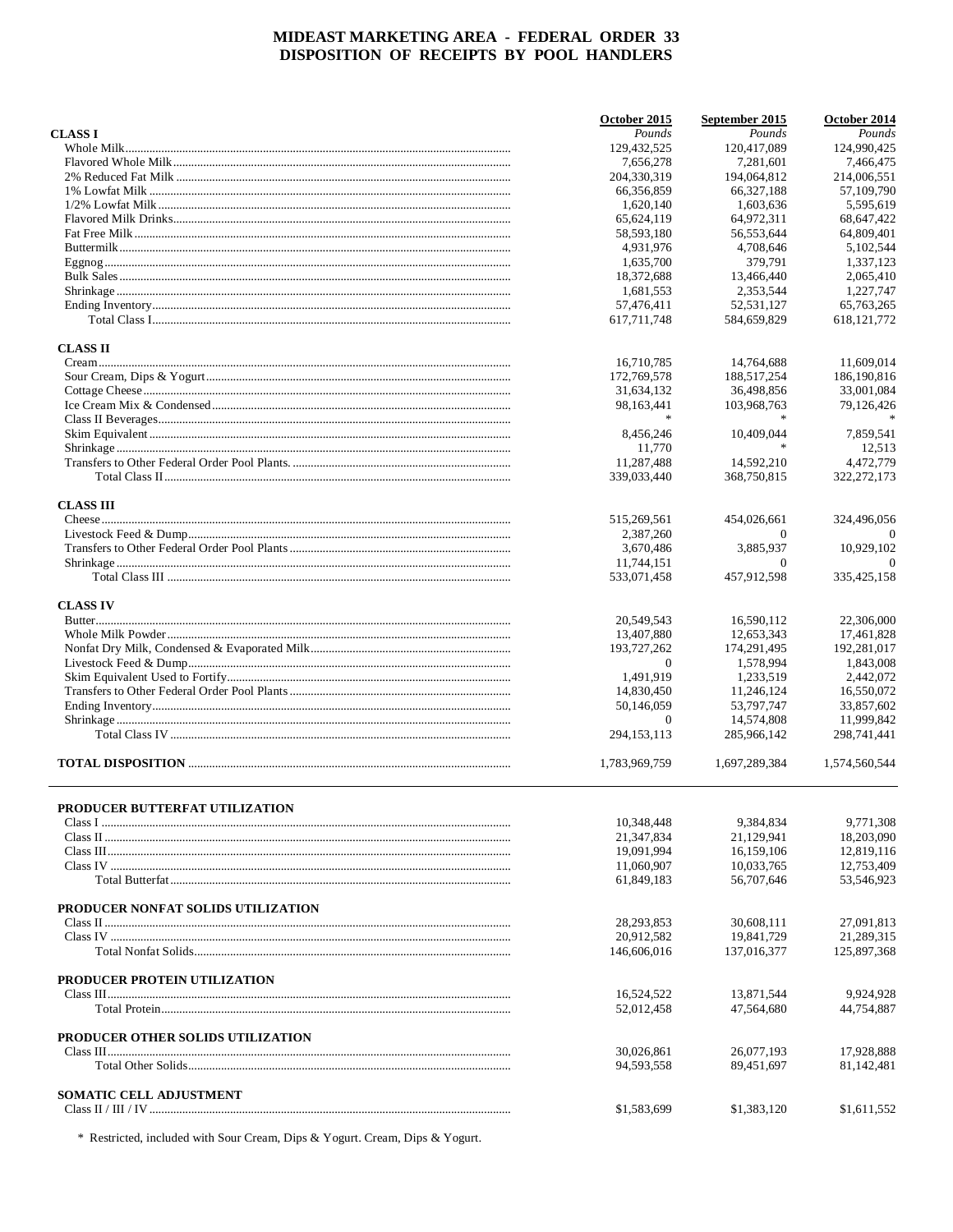|                                    | November 2015             | October 2015              | November 2014             |
|------------------------------------|---------------------------|---------------------------|---------------------------|
| <b>CLASS I</b>                     | Pounds                    | Pounds                    | Pounds                    |
|                                    | 125,987,843               | 129,432,525               | 122,333,814               |
|                                    | 6,955,791                 | 7,656,278                 | 6,605,610                 |
|                                    | 197,633,307               | 204,330,319               | 204,925,842               |
|                                    | 60,681,927                | 66,356,859                | 58,114,850                |
|                                    | 1,537,517                 | 1,620,140                 | 5,278,013                 |
|                                    | 59,687,421                | 65,624,119                | 55,866,674                |
|                                    | 55,492,096                | 58,593,180                | 62, 102, 124              |
|                                    | 5,264,111                 | 4,931,976                 | 5,178,790                 |
|                                    | 5,314,694                 | 1,635,700                 | 5,537,746                 |
|                                    | 15,867,797                | 18,372,688                | 1,976,103                 |
|                                    |                           |                           | 1,726,113                 |
|                                    | 1,918,546                 | 1,681,553                 |                           |
|                                    | 63,004,524<br>599,345,574 | 57,476,411<br>617,711,748 | 61,725,364<br>591,371,043 |
|                                    |                           |                           |                           |
| <b>CLASS II</b>                    |                           |                           |                           |
|                                    | 12,984,708                | 16,710,785                | 13,692,914                |
|                                    | 65,735,918                | 172,769,578               | 151,070,677               |
|                                    | 29, 162, 458              | 31,634,132                | 31,408,657                |
|                                    | 68,410,782                | 98,163,441                | 72,863,201                |
|                                    |                           | $\frac{1}{26}$            |                           |
|                                    | 7,234,611                 | 8,456,246                 | 6.958.405                 |
|                                    | 32,422                    | 11.770                    | 17,899                    |
|                                    | 2,951,233                 | 11,287,488                | 2,762,873                 |
|                                    | 186,512,132               | 339,033,440               | 278,774,626               |
| <b>CLASS III</b>                   |                           |                           |                           |
|                                    | 509,835,429               | 515,269,561               | 394,520,697               |
|                                    | 1.148.115                 | 2.387.260                 | $\Omega$                  |
|                                    | 1,602,808                 | 3,670,486                 | 5.285.190                 |
|                                    | 11,068,928                | 11,744,151                | $\Omega$                  |
|                                    | 523,655,280               | 533,071,458               | 399,805,887               |
|                                    |                           |                           |                           |
| <b>CLASS IV</b>                    |                           |                           |                           |
|                                    | 18,571,673                | 20,549,543                | 26,611,271                |
|                                    | 13,358,394                | 13,407,880                | 15,612,231                |
|                                    | 215,821,366               | 193,727,262               | 190,743,874               |
|                                    | $\mathbf{0}$              | $\theta$                  | 1,559,243                 |
|                                    | 2,001,045                 | 1,491,919                 | 2,301,864                 |
|                                    | 13,538,554                | 14,830,450                | 8,919,767                 |
|                                    | 47,082,258                | 50,146,059                | 58,602,296                |
|                                    | $\mathbf{0}$              | $\theta$                  | 12,789,713                |
|                                    | 310, 373, 290             | 294, 153, 113             | 317,140,259               |
|                                    | 1,619,886,276             | 1,783,969,759             | 1,587,091,815             |
|                                    |                           |                           |                           |
| PRODUCER BUTTERFAT UTILIZATION     | 10,204,515                | 10,348,448                | 9.643.346                 |
|                                    |                           |                           |                           |
|                                    | 18,199,524                | 21,347,834                | 18,133,000                |
|                                    | 17,993,219                | 19,091,994                | 15,730,171                |
|                                    | 10,247,058                | 11,060,907                | 12,468,645                |
|                                    | 56,644,316                | 61,849,183                | 55,975,162                |
| PRODUCER NONFAT SOLIDS UTILIZATION |                           |                           |                           |
|                                    | 14,597,884                | 28, 293, 853              | 23,481,229                |
|                                    | 23,552,536                | 20,912,582                | 24,140,223                |
|                                    | 132,911,299               | 146,606,016               | 129,140,522               |
|                                    |                           |                           |                           |
| PRODUCER PROTEIN UTILIZATION       |                           |                           |                           |
|                                    | 16,374,219                | 16,524,522                | 12,193,090                |
|                                    | 47,430,553                | 52,012,458                | 46,461,524                |
| PRODUCER OTHER SOLIDS UTILIZATION  |                           |                           |                           |
|                                    | 29,473,846                | 30,026,861                | 21,706,922                |
|                                    | 85,480,746                | 94,593,558                | 82,678,998                |
|                                    |                           |                           |                           |
| <b>SOMATIC CELL ADJUSTMENT</b>     |                           |                           |                           |
|                                    | \$1,250,658               | \$1,583,699               | \$1,691,353               |

\* Restricted, included with Sour Cream, Dips & Yogurt. Cream, Dips & Yogurt.